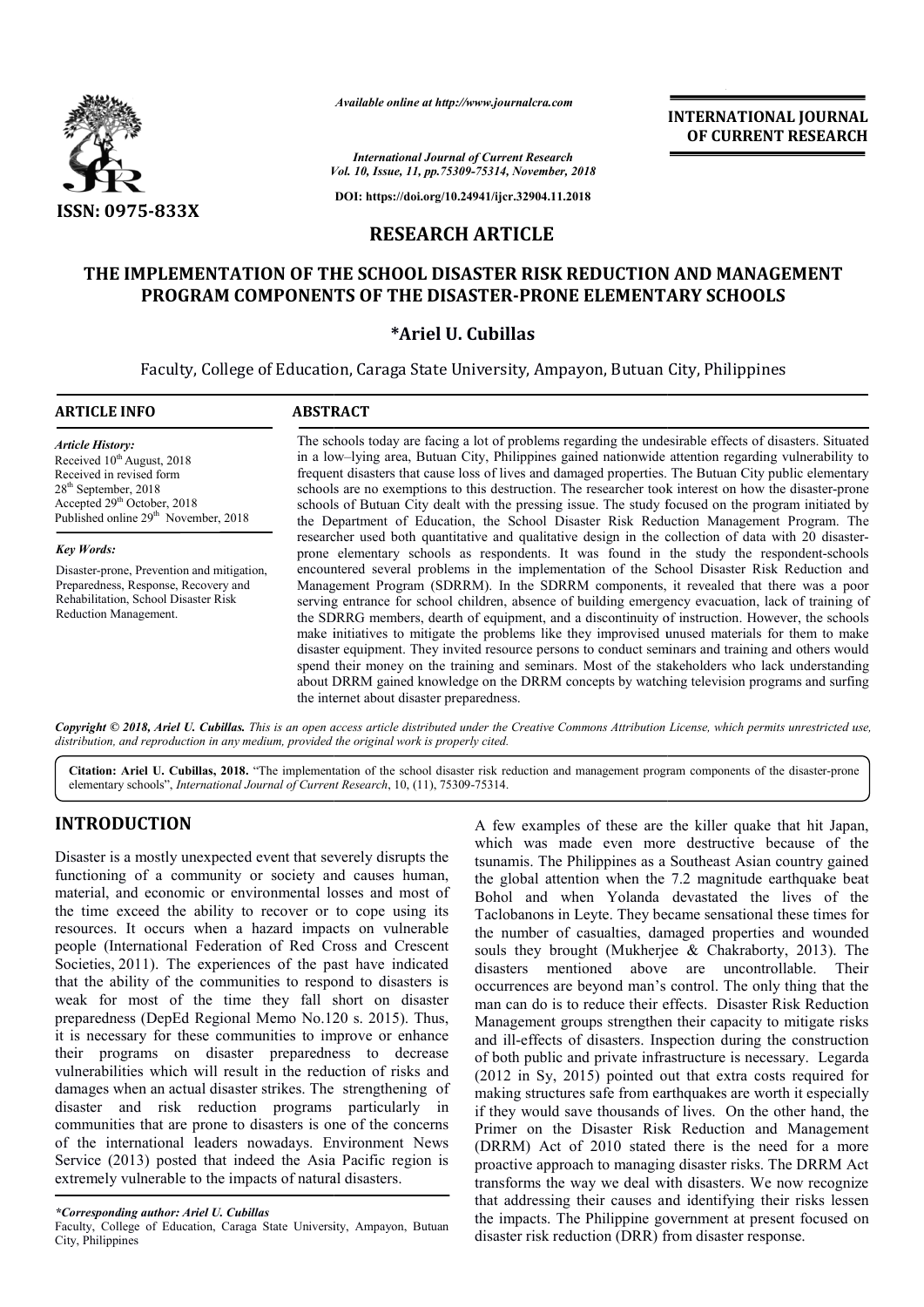This move puts on more emphasis on strengthening people's capacity to take in stress, maintain core functions during a catastrophe, and recover from disasters. The DRRM Act mandates and legalizes the best practices of local communities that have been implementing effective DRRM in their respective areas. The DRRM team members shared the commendable practices implemented by several communities on disaster preparedness with the establishments such as schools and public offices. As stated in the Disaster Risk Reduction Resource Manual (Safer School Resource Manual, 2008), the Department of Education as the agency responsible for schools acknowledges that aside from providing primary education, the department is also responsible for providing safe teaching-learning facilities. It is also in charge in making a hazard-free environment to the school children. Caraga Region, particularly Butuan City, has also gained its share in disaster. It garnered national attention regarding vulnerability to disasters such as floodings, landslides, typhoons, earthquakes, and even to several man-made disasters like armed conflicts which all brought damages and destructions to the lives of Butuanons (DepEd Memo No. 87 s.2015). In 2012, the city mourned over the seventeen (17) victims who perished in the fire incident that broke out at 3:55 a.m at Novo Jeans, Montilla Boulevard. Lack of fire drills was one of the causes cited in the City Risk Profile (2014). A particular study also showed that almost 40% of the total land area of Butuan was subjected to moderate to severe soil erosion because of shifting cultivation and inappropriate farming practices in the uplands. Typhoons Agaton and Seniang in 2014 were two of the recently recorded calamities that struck the city which resulted in the evacuation of hundreds of families to nearby public schools. Additionally, an armed encounter between Arm Forces of the Philippines and New People's Army in Barangay Anticala in 2013 caused a total of 80 families to leave their homes and housed at Tagkiling Tribal Elementary School (RDRRMC, 2013). A few of these events prove that Butuan City schools are no exemption to vulnerabilities. Of the 105 elementary public schools in the city, 20 were identified by the Butuan City Planning Office as disaster- prone. Such is due to the postulation that these schools may likely be damaged or disrupted by the impact of particular hazards such as floods, landslides, and fire , on account of their nature, construction and proximity to hazards. With the response to DepEd Division Memo No. 87 series of 2010, the Butuan City Division then, through the Technical Working Group is operating on disaster - preparedness. It conducted seminar-workshops, pieces of training and lectures for teachers, school administrators, school children and parents. But disaster preparedness does not end with theories. Actual implementation proves preparedness. It is on this premise, therefore, that the researcher undertakes this study to determine the extent of the implementation of DRRM programs in the public schools of DepEd - Butuan City Division. He also wanted to find out the significance of disaster preparedness to DepEd officials, teachers, parents, LGU's and other people involved in the school safe-keeping. Upon knowing the status of the implementation of DRRM in the school, which as a result would cause to create a good intervention program, the vulnerability to calamities and perils are reduced.

## **MATERIALS AND METHODS**

The study used both quantitative and qualitative design in the collection of data. It is descriptive because it illustrated the respondents' idea on the level of implementation of SDRRM program in their respective schools and correlational since it involved the testing whether the relationship between the performance of the SDDRM program and the implementation of its components exist or not. The interview and survey techniques were employed. Focus Group Discussions (FGDs), triangulation and the use of a camera for picture-taking were also done to determine the extent of implementation of the SDRRM program, the best practices done, the problems encountered and the causes of the problems. The researcher conducted the study in the public elementary schools of DepEd Butuan City, the capital city of Caraga Administrative Region, Philippines. Situated in a low–lying area, Butuan City had gained nationwide attention regarding vulnerability to frequent disasters such as flooding, flash floods, landslides and typhoons, earthquakes and even to several man-made caused disasters liked arm-conflicts that all brought destruction to lives and properties among its inhabitants. The Butuan City public elementary schools are no exemptions to this destruction despite the fact that schools turned into evacuation centers (City Planning of Butuan City, 2014).

As depicted in the SDRRM organizational structure, there is an enormous scope of the study. Not only that it involved a lot of people but also a lot of nearby and far-flung schools, so the researcher employed the non-probability sampling technique, particularly purposive sampling. Taken as samples, were 20 disaster-prone public elementary schools. To determine the respondents of the study, the researcher identified first the stakeholders who have maximum participation in the implementation of the program, thus, a purposive sampling again was used. These people were involved every time in any disaster related activities. The schools were considered disaster-prone due to one, two, or many of the following reasons as stated in Butuan City Risk Profile from the City Planning Office (2012): First is flooding. Since the city is in below sea level and is considered the catching basin of Davao and Agusan del Sur floods, schools near the Masao and Lumbocan coasts and Agusan River are vulnerable to raininduced floods; and if there is two to three-day continuous rain, some parts of the city will submerge with the flood. Schools stood near the watershed areas present the risk of rapid water run-off creating flash floods in occasions of heavy rains. Second are landslides. The city's topography varies from flat to rolling and steep to very steep. The steep to very steep areas are located on the eastern, western and southern portion of Butuan with the highest elevations extended to about 700 meters. Schools built on places described above are most likely to experience landslides. Another is that almost 40% of the total land area of Butuan especially those in the mountainous areas would be most likely to be subjected to moderate to severe soil erosion. Schools situated near those areas are likely to experience mild to massive soil erosion. Third is the earthquake. Based on the hazard map of PHIVOLCS, fault lines pass through parts of the region and Butuan City. A few schools in the city sit through one of the major fault lines in the Philippines and such poses a great danger. The fourth is fire. Butuan City, being the highly urbanized city in Caraga Region serves as the center of economic activity in the region, and by definition, represents the largest economic risk in a fire. Schools located near or at the heart of the city might be in peril with fire. Fifth is the armed conflict. In the recent years, Butuan City, among other provinces in Mindanao, has been under the threat of human-induced armed conflicts due to contested incompatibility of government, territory, and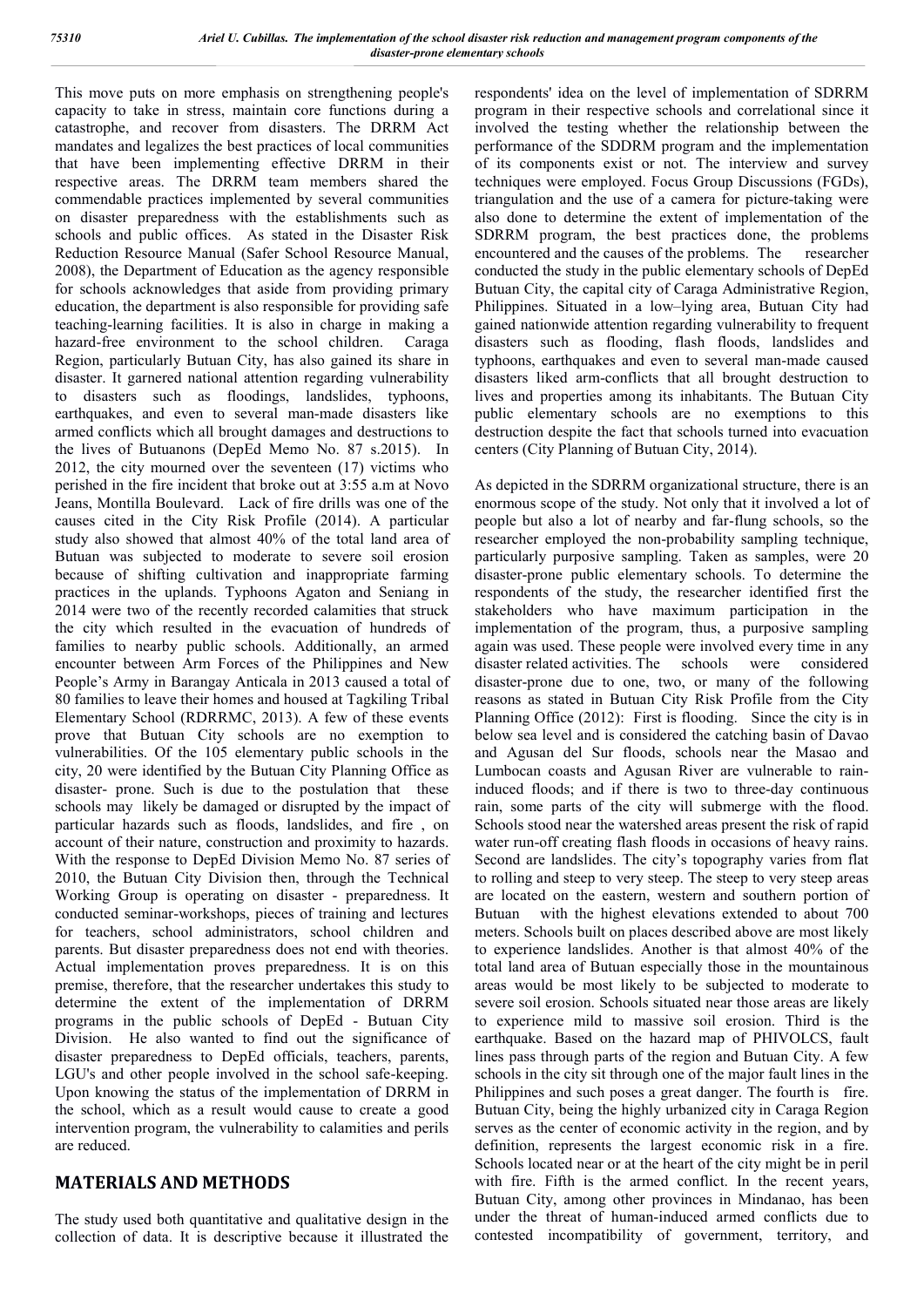political system. Several specific rural barangays were identified vulnerable to this hazard. Schools located in farflung, isolated hard-to-reach-by-the authorities areas will likely to experience cross-fire encounter and other related armed conflict incidents.

## **RESULTS AND DISCUSSION**

#### **On the implementation of SDRRM program components**

#### **Prevention and Mitigation**

#### **Ensuring the school site and building**

As shown in Fig. 1, all respondents rated the SDRRM component prevention and mitigation fair which means the implementation was met and functioning adequately. The implementation of ensuring the school site and the building was given by the school heads a mean of 3.04 which was ranked the highest. The General Parent Teacher Association (PTA), on the other hand, gave the lowest mean of 2.77. Majority of the indicators were rated fair or the implementation was met and functioning adequately. The indicator conducts mapping exercise had the highest mean of 3.04. The following indicators which were rated poor are separate serving entrance for children, fire alarm system, and fire extinguisher, windows with security grills and emergency exits, and posts evacuation /exit plan on every floor of the building. Providing at least two (2) doors per classroom got the lowest rating with the mean of 2.18. All indicators mentioned having poor ratings signify that the implementation was limited.

#### **Preparedness**

**Preparation of the Disaster Risk Reduction Plan:** Exhibited in fig. 2, the groups rated the implementation of the SDRRM component preparedness as fair which means it was met and functioning adequately. The SDRRM coordinators gave the highest mean of 3. 46 while GPTA gave the lowest mean of 3.13. The preparation of the DRR plan had an overall mean of 3.32. Coordinates with NGOs, INGOs, agencies and other stakeholders to assist in developing the Disaster Risk Reduction Program ranked the highest with a mean of 3.90 which means satisfactory while identifies the community map safe places where the school stakeholders and the community can go in case of particular emergencies such as flood, earthquake, fire, bombings, etc. got the lowest mean of 3.02 which means fair. In general, the preparation of the DRR plan is met and functioning well.

#### **Organization of the School Disaster Risk Reduction Group**

Gleaned from fig. 3, all respondents rated the implementation organization of the School Disaster Risk Reduction Group (SDRRG) fair which means it was met. The SDRRM coordinators gave the highest mean of 3.11 while GPTA gave the lowest mean of 2.81. Most indicators in the organization of SDRRG were rated fair which means that the implementation was met and functioning adequately. Indicator which is the conduct of capability training to all members of DRRG got the lowest mean of 2.32 meaning the implementation was poor, or it was limited and functioning minimally. Based on the evaluation of the CDRRMO (2015) the schools in the Division of Butuan City organized SDRRG but their duties and functions were not well-executed.









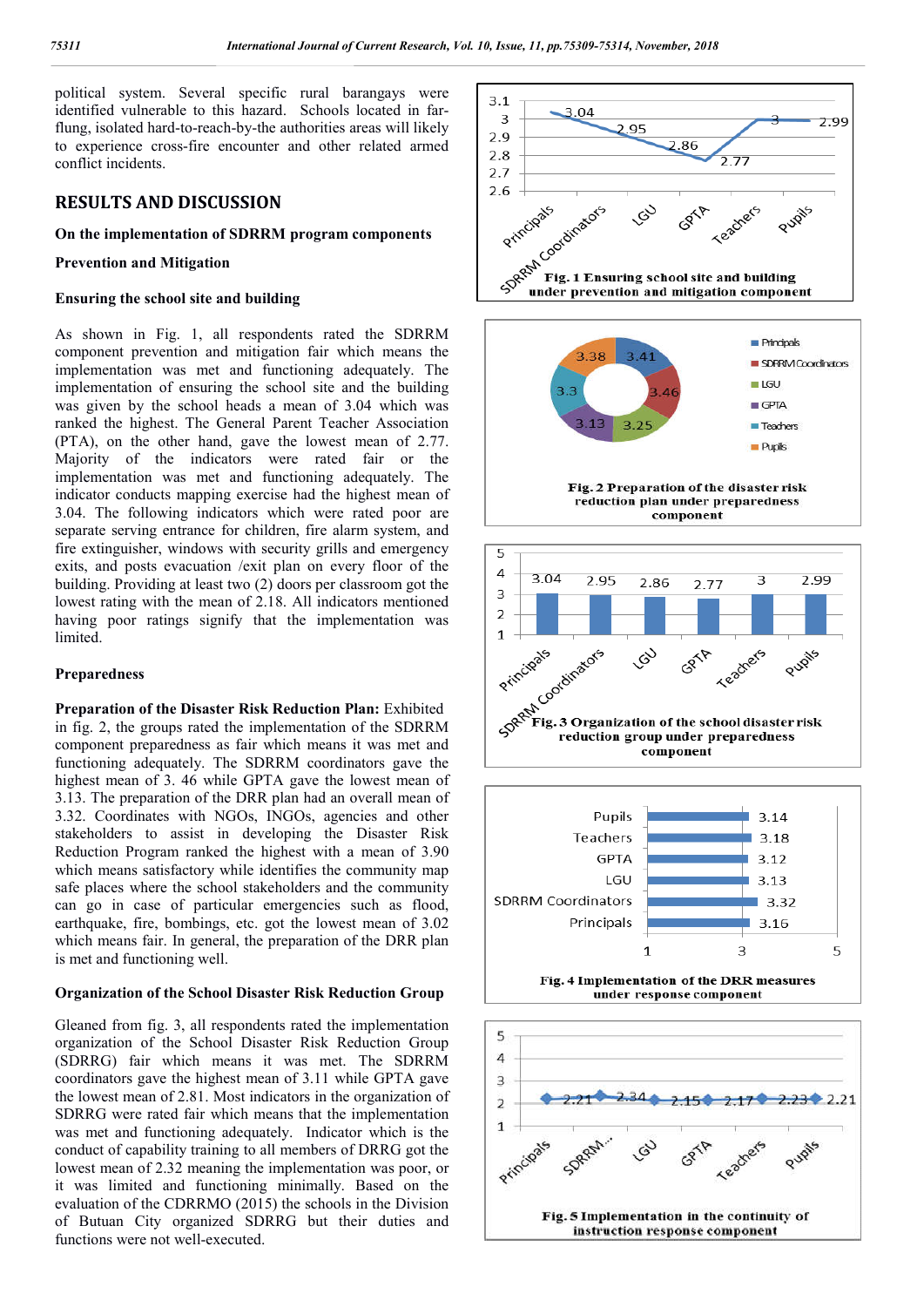

**Table 1 Over-All Implementation of the SDRRM Components**

| Level of Implementation of the SDRRM | Over-All Mean | Analysis     |
|--------------------------------------|---------------|--------------|
| Prevention and Mitigation            | 2.94          | Fair         |
| Preparedness                         | 3.13          | Fair         |
| Response                             | 2.71          | Fair         |
| Recovery and Rehabilitation          | 3.65          | Satisfactory |
| <b>GRAND MEAN</b>                    | 3 1 1         | Fair         |



**Fig. 7. Sample pictures of inadequate buildings**

#### **Response**

**Implementation of the DRR measures:** Presented in fig. 4, the overall mean of the implementation of the DRR measures is 3.18. All respondents perceived the implementation as fair, or it was met. The SDRRM coordinator had the highest mean of 3.32 while GPTA had the lowest mean of 3.14. The implementation in following the protocol on class suspension (signal  $# 1$  – preschool, signal  $# 2$  – preschool, elementary and secondary, and signal  $\#$  3 – all levels) was moderately extensive and functioning well has the highest mean while the implementation of providing survival kits, equipment, materials, and supplies needed in times of calamities got the lowest mean or it was limited and functioning minimally. In CDRRMO Terminal Report Summary (2015), the lack of equipment was observed during the conduct of the drill. The members of the SDRRG cannot function well because they did not have the equipment to use.

**Implementation in the Continuity of Instruction:** Displayed in fig. 5, all indicators in the implementation in the continuity of instruction were rated by the respondents poor or limited. The SDRRM coordinators gave the highest mean of 2.34 while GPTA had the lowest mean of 2.17.

Providing books, manuals, and instructional materials for Grades I-III had the lowest mean of 2.12. The results showed that the continuity of instruction needed more attention from the stakeholders so that even during and after disasters, learning of the pupils will not be affected.

#### **Recovery and Rehabilitation**

**Implementation of the Post-Disaster Needs Assessment:** As presented in fig. 6, all groups of respondents rated the implementation of the post-disaster needs assessment satisfactory which means that it was moderately extensive. The SDRRM gave the highest mean of 3.88 while pupils gave the lowest mean of 3.47. Also, all indicators were also rated satisfactory. Coordinating with NGOs, INGOs, local and foreign agencies for rehabilitation assistance when needed were given the highest mean of 3.82 while organizing a group that provides relief and rehabilitation services after the disaster had the lowest mean of 3.53. This goes to show that the stakeholders must give priority in assessing the needs after disaster.

**Over-all implementation of the SDRRM components:** The results exhibited in table 1 the grand mean of the SDRRM components which is 3.11. This means fair or the implementation of the components was met. The component recovery and rehabilitation ranked the highest having a mean of 3.65 which means satisfactory or the implementation was moderately extensive. This implied that the respondent-schools gave emphasis on strengthening their capacity in providing relief and rehabilitation services after disasters. In post-disaster needs assessment, they coordinated with non government organizations, local government unit and other agencies for rehabilitation assistance. On the other hand, the component response had the lowest mean of 2.71.The result is due still to the lack of equipment such as kits, and other supplies and materials needed by the SDRRG to respond accordingly in times of disasters.

**On the problems identified in the implementation of the SDRRM program components and their causes:** Like any other program in DepEd, the implementation of the Disaster Risk Reduction Program (DRRP) has to be evaluated and monitored to ensure proper application, efficiency, and corrective measures or interventions (Disaster Risk Reduction Manual, 2008). During the conduct of the interview and focus group discussion (FGD), there were problems identified in the implementation of the SDRRM such as the lack of training and seminars, lack of equipment, poor serving entrance for children, not enough clearance for fire unit and medical vehicle, no installation of fire alarm system and fire extinguisher, no security grills for windows and emergency exits. Moreover, the unavailability of two doors per classroom, evacuation or exit plan on every floor of the building, survival kits, equipment, materials needed in times of calamities and discontinuity of instruction during disasters were also identified. Figure 7 shows sample pictures of inadequate building in terms of disaster preparedness.

**Best Practices/Initiatives of the Schools in the Implementation of the SDRRM Program:** To mitigate the problems of insufficient funds, the stakeholders made some initiatives. They improvised unused materials for them to make disaster equipment. In doing so, they maximized the skills of the teachers in carpentry.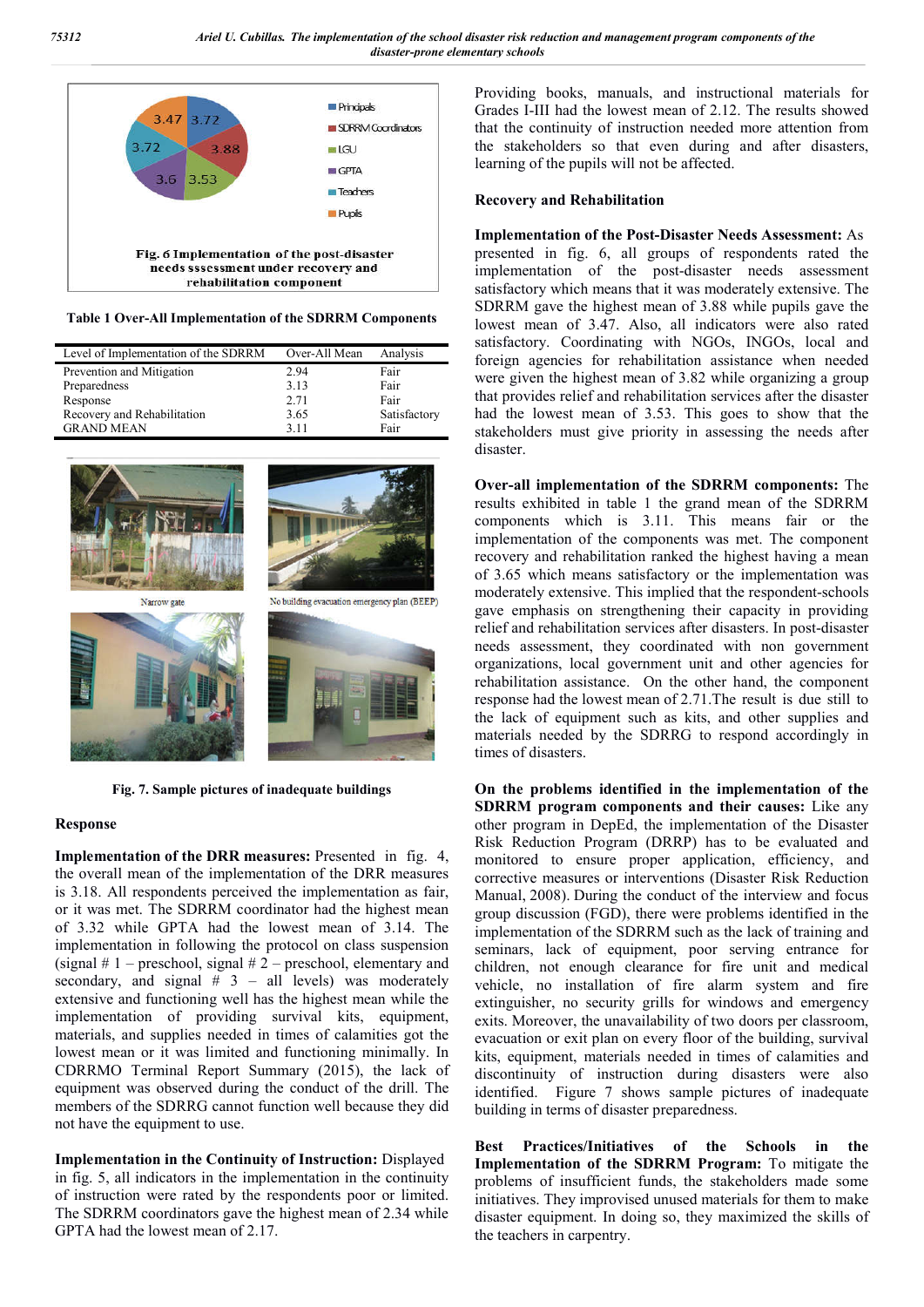For lack of training and seminars for the members of the SDRRM, they invited resource persons to conduct seminars and training and others would spend their money on the training and seminars. The school heads encouraged and checked the attendance of the stakeholders every time the CDRRMO, Division, and others will initiate training and seminars. Most of the stakeholders who lack understanding about DRRM gained knowledge on the DRRM concepts by watching television programs and surfing the internet about disaster preparedness. Cooperation among Local Government Unit, General Parent-Teacher Association and School Administrators to prioritize the SDRRM program was done for them to at least create activities for SDRRM. Lastly, the lack of dedicated members was also given a solution. The school head monitored and evaluated the program and the attendance of members. They encouraged the Boy scouts, Girl Scouts, Supreme Student Government and Red Cross to help implement the programs.

**Range of Means:** 1.00 – 1.49 Needs Improvement; 1.50 – 2.49 Poor; 2.50 – 3.49 Fair; 3.50 – 4.49 Satisfactory; 4.50– 5.00 Very Satisfactory

**Range of Means:** 1.00 – 1.49 Needs Improvement; 1.50 – 2.49 Poor; 2.50 – 3.49 Fair; 3.50 – 4.49 Satisfactory; 4.50 – 5.00 Very Satisfactory

#### **Conclusions**

The lack of equipment of the SDRRM group contributed much to the poor implementation of the schools' DRRM program. The availability of the equipment needed in the performance of the duties and functions of the members of SDRRM is necessary so that the group can do what are expected of them to do and the program will be implemented effectively. Unless the inadequacies are properly addressed, the schools that lacked equipment and paraphernalias were considered to possibly suffer damages or destruction caused by disasters or emergencies. Moreover, the identification of the needs of the stakeholders in schools after the occurrence of disasters is required for them to be properly addressed or else, the school will likely to recover late and more problems will likely to arise. The initiatives and best practices done by the schools in their SDRRM program implementation help minimize the problems they encountered. Fundamentally, the success of the implementation of the program depends upon the number and capability of the human resources, availability of the needed equipment and financial resources. If problems will occur, there is a need for the implementers to take initiatives to immediately solve them.

### **REFERENCES**

- Amador III J. and Lopez IG. 2013.The Philippine Disaster Risk Reduction and Management Policy Framework. Retrieved from http://www.anser.org/babrief philippinedisaster-risk-reduction.
- Campaign. Retrieved from www.unisdr.org/wdrc-2006-2007
- City Disaster Risk Reduction Management Office Report 2015. City Planning Office, Butuan City.
- DepEd Division Memo No. 87 series of 2015. School Disaster Risk Reduction and Management Bulletin.
- DepEd Memorandum No. 175 s. 2007 Creation of Technical Working Group (TWG) on the Preparation DepEd

Calamity, Disaster and Risk Management and Control Operations Manual.

- DepEd Order No. 50 s.2011 Creation of Disaster Risk Reduction Management Office.
- DepEd Order No. 55 s. 2007 Prioritizing the Mainstreaming of Disaster Risk Reduction Management in the School System and Implementation of Programs and Projects Relative There for.
- DepEd Regional Memo No. 120 series 2015. School Disaster Risk Reduction and Management Bulletin.
- DepEd, 2008. Disaster Risk Reduction Resource Manual (Safer School Resource Manual). Dep Ed Philippines.DRR Knowledge Center.
- Education Facilities Manual. 2010. Physical Facilities and Schools' Engineering Division, Office of Planning Service, Pasig City.
- Environmental Health Services. 2014. Emergency evacuation plans. Retrieved from file:///C:/Users/HPmini/Downloads /Emergency evacuation \_plans.pdf.
- Implementing Rules and Regulations of Republic Act 10121 (Philippine Disaster Risk Reduction and
- International Federation of Red Cross and Crescent Societies. 2011. Public awareness and public education for disaster risk reduction: a guide.
- International Federation of Red Cross and Red Crescent Societies, Geneva 2011. Public awareness and public education for disaster risk reduction: a guide. Retrieved from https://www.ifrc.org/Global/Publications/ disasters/ reducing\_risks/302200-Public-awareness-DDR-guide-EN.pdf.
- Introduction to Disaster Risk Reduction. 2011. African Centre for Disaster Studies NWU Potchefstroom Campus. Introduction To Disaster Risk Reduction. (n.d.). Retrieved from http://www.preventionweb.net/files/26081\_kp 1concepdisasterrisk1.pdf.
- Legarda, L. 2012. Disaster Risk. Retrieved from *http://lorenlegarda.com.ph/*
- Lynch, J. 2012. Hotel managers reminded of the importance of fire safety training. Retrieved from http://www.wormald. com.au data/ assets/pdf\_file/0020/300926/Hotel-managersreminded-of-the-importance-of-fire-safety-training.pdf
- Mainstreaming Disaster Risk Reduction in the Education Sector in the Philippines, 2008. Retrieved from http://www.preventionweb.net/english/professional/ publications/v.php?id= 8625
- Management (DRRM) Act of 2010). Retrieved from http://drrknowledge.net/ implementing -rules-andregulations-of-republic-act-10121-philippine-disaster-riskreduction-and-management-drrm-act-of-2010.
- Mukherjee S, and Chakraborty D. 2013. Environmental Challenges and Governance: Diverse Perspectives from Asia. Routledge 711 Third Avenue, New York.
- National Disaster Risk Reduction and Management Plan 2011- 2028 (2011). Retrieved from http://www.ndrrmc.gov.ph /attachments /article/41/NDRRM\_Plan\_2011-2028.pdf
- Prepare our schools and children for disasters Save the Children and DepED 2012. Retrieved from http://www.mynewsdesk.com/sg/save-the-children-asia/ pressreleases
- Primer on the disaster risk reduction and management  $(DRRM)$  Act of 2010. 10121 PRIMER English Department of the Interior and Local ...(n.d.). Retrieved from http://www.downloads.caraga. dilg.gov.ph/ Disaster%20Preparedness/D